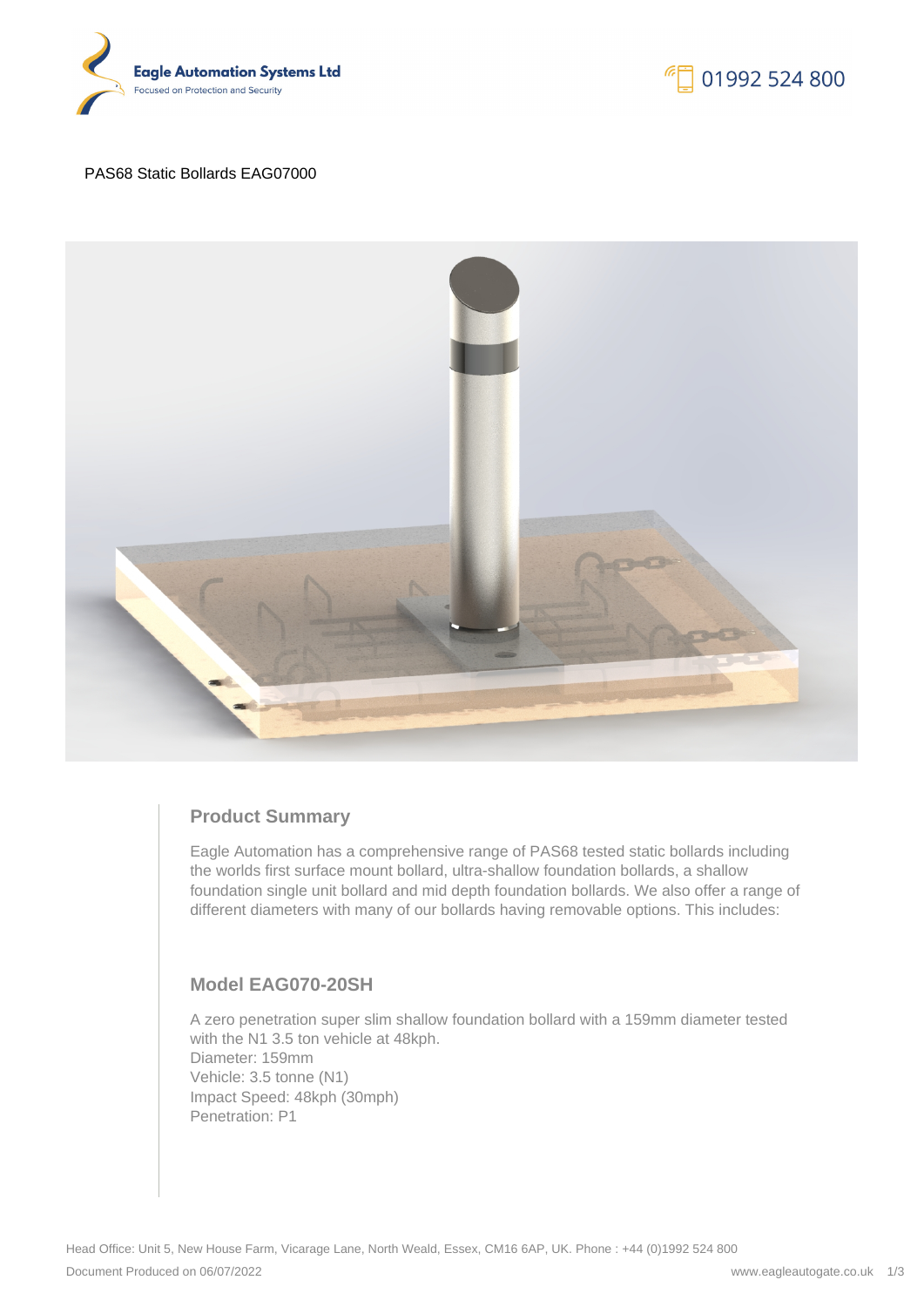



#### PAS68 Static Bollards EAG07000

### **Model EAG070-30SM**

The worlds first surface mounted bolt down bollard tested with the N2 7.5 ton vehicle at 48kph. This can be bolted to existing concrete bases and suspended slabs. Diameter: 219mm Vehicle: 7.5T tonne (N2) Impact Speed: 48kph (30mph) Penetration: P2

### **Model EAG070-30SH**

This shallow foundation bollard has been nicknamed "bollard in a box" as this is one of the first bollards on the market that is supplied complete with integral re-bar. It was also the first shallow static bollard to be tested as a single unit with single foundation. This bollard was tested with the N2 7.5 ton vehicle at 48kph.

Diameter: 219mm Vehicle: 7.5T tonne (N2) Impact Speed: 48kph (30mph) Penetration: 1.1m

### **Model EAG070-30ST**

With options for both a 193mm and 219mm bollard, these have been tested with the N2 7.5ton vehicle at 48kph. Diameter: 193mm/219mm Vehicle: 7.5T tonne (N2) Impact Speed: 48kph (30mph) Penetration: P1

### **Model EAG070-40SH**

This is our super shallow foundation bollard requiring just 125mm depth. A 219mm or 273mm bollard can be used with this product. It has been tested with the N2 7.5ton vehicle at 64kph. Diameter: 219mm/273mm Vehicle: 7.5T tonne (N2) Impact Speed: 64kph (40mph) Penetration: P2

## **Model EAG070-40ST**